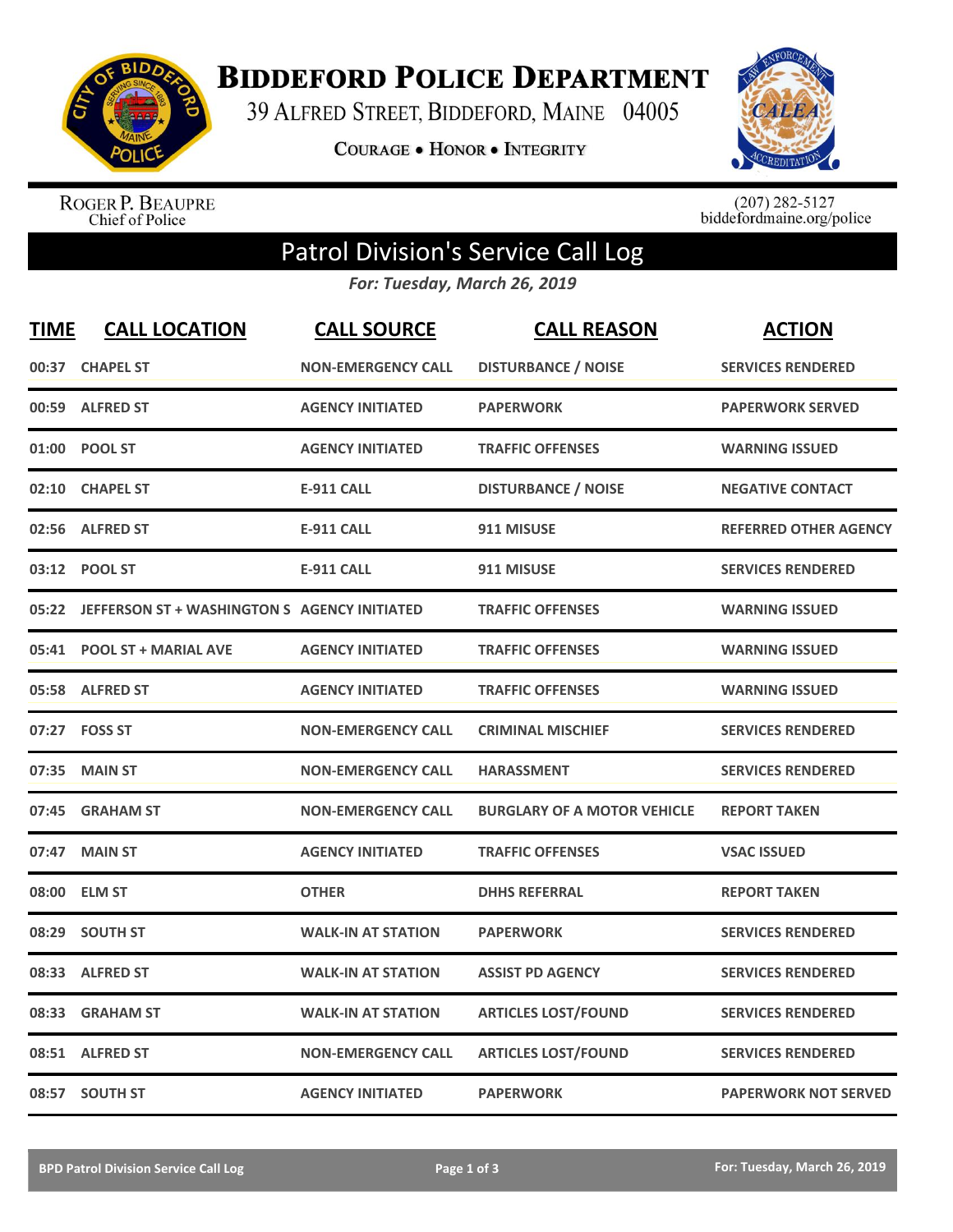| <b>TIME</b> | <b>CALL LOCATION</b>                                                                                                                                                                                                                                                                                | <b>CALL SOURCE</b>        | <b>CALL REASON</b>                 | <b>ACTION</b>             |  |  |
|-------------|-----------------------------------------------------------------------------------------------------------------------------------------------------------------------------------------------------------------------------------------------------------------------------------------------------|---------------------------|------------------------------------|---------------------------|--|--|
|             | 09:01 HARRISON AVE                                                                                                                                                                                                                                                                                  | <b>AGENCY INITIATED</b>   | <b>PAPERWORK</b>                   | <b>PAPERWORK SERVED</b>   |  |  |
|             | 09:14 HIGH ST + WATER ST                                                                                                                                                                                                                                                                            | <b>AGENCY INITIATED</b>   | <b>TRAFFIC OFFENSES</b>            | <b>WARNING ISSUED</b>     |  |  |
|             | 09:33 QUIMBY ST                                                                                                                                                                                                                                                                                     | <b>E-911 CALL</b>         | <b>DOMESTIC COMPLAINTS</b>         | <b>REPORT TAKEN</b>       |  |  |
|             | 09:35 WASHINGTON ST                                                                                                                                                                                                                                                                                 | <b>AGENCY INITIATED</b>   | <b>SUSPICION</b>                   | <b>SERVICES RENDERED</b>  |  |  |
|             | 10:44 ALFRED ST                                                                                                                                                                                                                                                                                     | <b>NON-EMERGENCY CALL</b> | <b>RIDE ALONG CHECK</b>            | <b>SERVICES RENDERED</b>  |  |  |
|             | <b>10:50 MAIN ST</b>                                                                                                                                                                                                                                                                                | <b>RADIO</b>              | <b>CHECK WELFARE</b>               | <b>SERVICES RENDERED</b>  |  |  |
|             | 10:58 GRAYSON ST                                                                                                                                                                                                                                                                                    | <b>NON-EMERGENCY CALL</b> | <b>ARTICLES LOST/FOUND</b>         | <b>SERVICES RENDERED</b>  |  |  |
|             | 11:22 WATER ST + SULLIVAN ST                                                                                                                                                                                                                                                                        | <b>AGENCY INITIATED</b>   | <b>TRAFFIC OFFENSES</b>            | <b>WARNING ISSUED</b>     |  |  |
|             | 11:43 PEARL ST                                                                                                                                                                                                                                                                                      | <b>AGENCY INITIATED</b>   | <b>SUSPICION</b>                   | <b>SERVICES RENDERED</b>  |  |  |
|             | 12:07 ALFRED ST                                                                                                                                                                                                                                                                                     | <b>AGENCY INITIATED</b>   | <b>DRUG BOX</b>                    | <b>SERVICES RENDERED</b>  |  |  |
|             | 12:12 HIGH ST + WATER ST                                                                                                                                                                                                                                                                            | <b>AGENCY INITIATED</b>   | <b>TRAFFIC OFFENSES</b>            | <b>WARNING ISSUED</b>     |  |  |
|             | 12:23 WATER ST                                                                                                                                                                                                                                                                                      | <b>AGENCY INITIATED</b>   | <b>TRAFFIC OFFENSES</b>            | <b>WARNING ISSUED</b>     |  |  |
|             | <b>ARREST(S) MADE</b><br>12:23 ELM ST<br><b>NON-EMERGENCY CALL</b><br><b>RECOVERED STOLEN PROPERTY</b><br>OFFENDER: CHRISTOPHER RAYMOND AYOTTE  AGE: 49  RESIDENT OF: SACO, ME<br>CHARGE: OPERATE WHILE LICENSE SUSPENDED OR REVOKED, PRIOR<br><b>CHARGE: THEFT BY UNAUTHORIZED USE OF PROPERTY</b> |                           |                                    |                           |  |  |
|             | 12:32 ALFRED ST                                                                                                                                                                                                                                                                                     | <b>E-911 CALL</b>         | <b>SUSPICION</b>                   | <b>SERVICES RENDERED</b>  |  |  |
|             | 12:33 ALFRED ST                                                                                                                                                                                                                                                                                     | <b>E-911 CALL</b>         | <b>SUSPICION</b>                   | <b>NEGATIVE CONTACT</b>   |  |  |
|             | 13:09 KING ST                                                                                                                                                                                                                                                                                       | <b>NON-EMERGENCY CALL</b> | <b>BURGLARY OF A MOTOR VEHICLE</b> | <b>REPORT TAKEN</b>       |  |  |
|             | 13:19 ANDREWS RD                                                                                                                                                                                                                                                                                    | E-911 CALL                | 911 MISUSE                         | <b>NO ACTION REQUIRED</b> |  |  |
|             | 13:53 SOUTH ST                                                                                                                                                                                                                                                                                      | <b>AGENCY INITIATED</b>   | <b>BURGLARY</b>                    | <b>REPORT TAKEN</b>       |  |  |
|             | 14:09 PROSPECT ST + CLARENDON ST                                                                                                                                                                                                                                                                    | <b>AGENCY INITIATED</b>   | <b>ANIMAL COMPLAINT</b>            | <b>WARNING ISSUED</b>     |  |  |
|             | <b>14:12 MAIN ST</b>                                                                                                                                                                                                                                                                                | <b>NON-EMERGENCY CALL</b> | <b>TRESPASSING</b>                 | <b>WARNING ISSUED</b>     |  |  |
|             | 14:46 MAPLEWOOD AVE                                                                                                                                                                                                                                                                                 | <b>WALK-IN AT STATION</b> | <b>ASSAULT</b>                     | <b>REPORT TAKEN</b>       |  |  |
|             | 15:55 ELM ST                                                                                                                                                                                                                                                                                        | <b>NON-EMERGENCY CALL</b> | <b>COMPLAINT</b>                   | <b>GONE ON ARRIVAL</b>    |  |  |
|             | 15:56 SOUTH ST                                                                                                                                                                                                                                                                                      | <b>NON-EMERGENCY CALL</b> | <b>HARASSMENT</b>                  | <b>REPORT TAKEN</b>       |  |  |
|             | <b>15:59 WASHINGTON ST</b>                                                                                                                                                                                                                                                                          | <b>AGENCY INITIATED</b>   | <b>TRAFFIC OFFENSES</b>            | <b>WARNING ISSUED</b>     |  |  |
|             | 16:10 ELM ST + SOUTH ST                                                                                                                                                                                                                                                                             | <b>AGENCY INITIATED</b>   | <b>TRAFFIC OFFENSES</b>            | <b>SERVICES RENDERED</b>  |  |  |